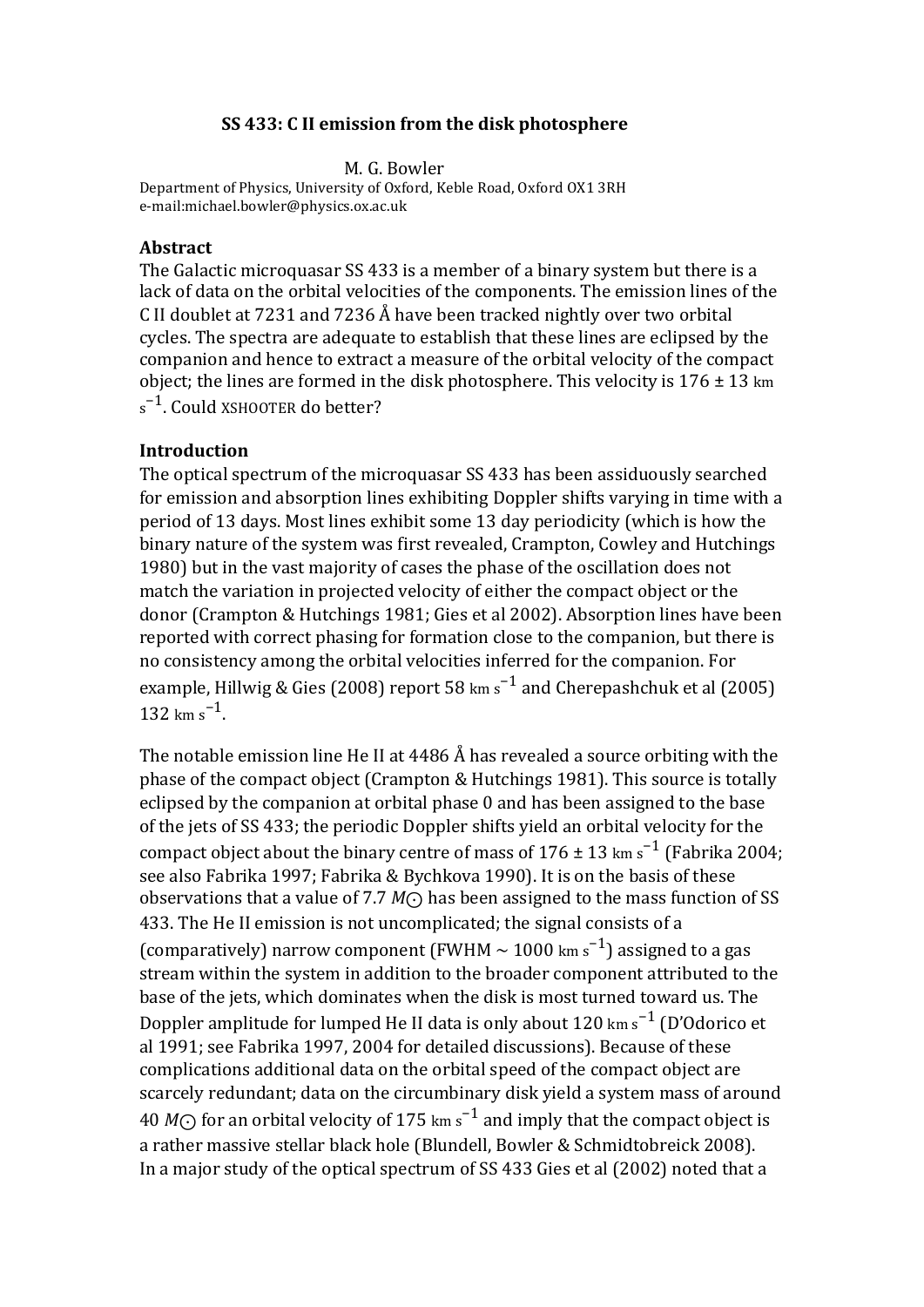weak emission feature matching the C II doublet at  $7231,7236\text{ Å}$  not only exhibited a periodic Doppler shift but that shift was maximally to the red when the compact object recedes fastest (orbital phase 0.75). Their extracted orbital speed is  $162 \pm 29 \text{ km s}^{-1}$ , entirely consistent with the He II results. However, their data are sparse and drawn from a number of observing periods.

A paper concerned with extracting properties of the system from X-ray observations (Cherepashchuk at al 2013) emphasised the need for better data on He II and the C II doublet; this is as true today as it was then. The only new determinations that I know of are to be found in Kubota et al (2010) and in Picchi & Shore et al (2020). The latter extracts the speed of the compact object from He II, cobbling together 4 data points from Kubota et al (2010) and 7 from XSHOOTER data, two of which were discarded because of concerns about the complexity of the line. The data points fitted cover orbital phase 0.08 to 0.87. They quote a result  $160± 3 \text{ km s}^{-1}$ . I am doubtful that such a small fitted error can be a reasonable estimate of the uncertainty.

No new data on C II emission have been published, but Picchi et al (2020) stimulated me to resurrect an analysis of 15 years ago and prepare this note.

# La Silla observations of C II

Between August and late September 2004 were accumulated spectra of SS 433 on a nightly basis, over the range 5800 Å to 8700 Å using the ESO 3.6 m telescope on La Silla. These observations were primarily directed to the moving jets (Blundell, Bowler & Schmidtobreick 2007) but contain an almost unbroken sequence of nights, covering two orbital periods, during which the C II doublet at 7231, 7236 Å was clearly present in every spectrum and not contaminated by the moving lines from the jets. (Fig.1 of Blundell et al 2007 sets this doublet in the context of the full optical spectrum). Although this feature is weak and occurs in a region of the spectrum which suffers from telluric absorption lines, it is clear from the raw data that the position of the doublet oscillates with a period of 13 days and with phase appropriate to a source moving with the compact object. It is also clear that the intensity relative to the neighbouring He I emission at 7281 Å drops during eclipse of the compact object and its disk by the donor. Examples of the far red part of the spectrum, containing C II and the neighbouring He I line, are shown in Fig.1. The lowest panel is for JD 2453000 + 253.5, where the orbital phase is 0.891, the compact object moving away from us at rather less than maximum recessional velocity. The uppermost panel is for  $JD +258.5$ , orbital phase 0.275, when the C II doublet is almost maximally blue shifted. The C II doublet has moved to the blue by  $315 \text{ km s}^{-1}$  during this 5 day period; in contrast the He I line (which is formed in the circumbinary disc and the large scale wind) has scarcely shifted.

I defined the centre of the C II doublet to be half way between the intersection of the outside edges of the doublet and the smooth curve drawn through the continuum (the horizontal line within each panel of Fig.1). An alternative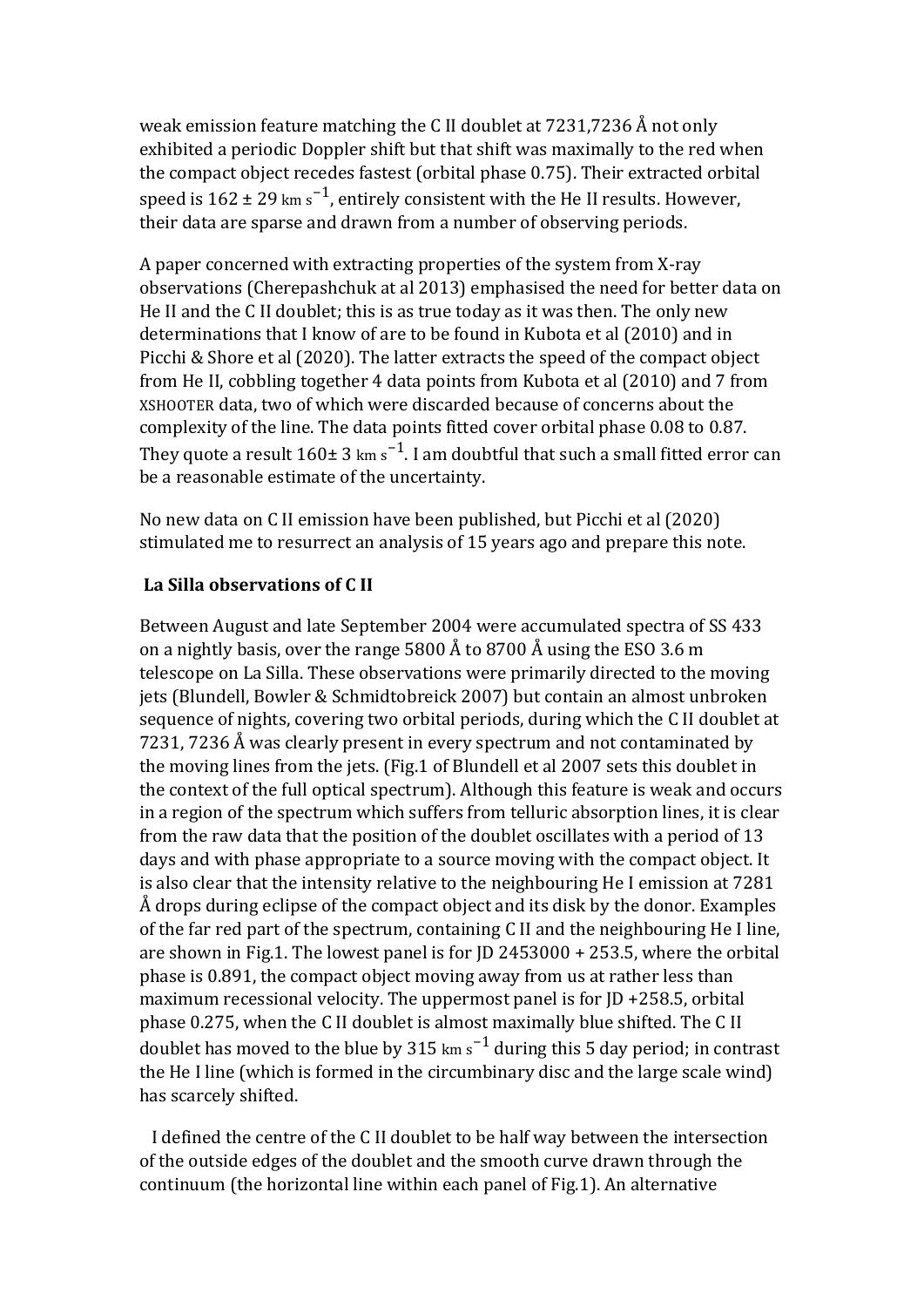definition, measuring half way across a width of 10 Å, made little difference. No more elaborate treatment is justified, the weak doublet being dragged back and forth across a noisy continuum broken up by the sky lines, and the error on individual measurements cannot be determined reliably. From the spread in values where two or more measurements are close in orbital phase (together with different methods of determining the centre of the doublet) I estimate errors of  $\sim 30 \text{ km s}^{-1}$  and in some instances considerably more. For the purposes of fitting I have adopted an error of 40  $km s^{-1}$ .



Fig. 1. Examples of 6 consecutive spectra containing both the C II doublet and He I 7281 Å. The lowest panel is for  $[D + 253.5$  (just after reddest) and the uppermost almost half a period later at ID 258.5 (bluest). The C II doublet shifts to the blue by 315  $km s^{-1}$  over this period; the He I line (which is split because of contributions from both the red and blue sides of the circumbinary disc) here shifts by about 30 km s<sup>-1</sup>. The double line marks the rest wavelengths of the C II doublet at  $7231.32$  and  $7236.42 \text{ Å}$ . On the left of the figure is the tail of the much stronger He I line at  $7065 \text{ Å}$ .

Fig.2 shows the Doppler shift of the centre of the C II doublet, determined as described above, over two orbits. These data show an oscillation of period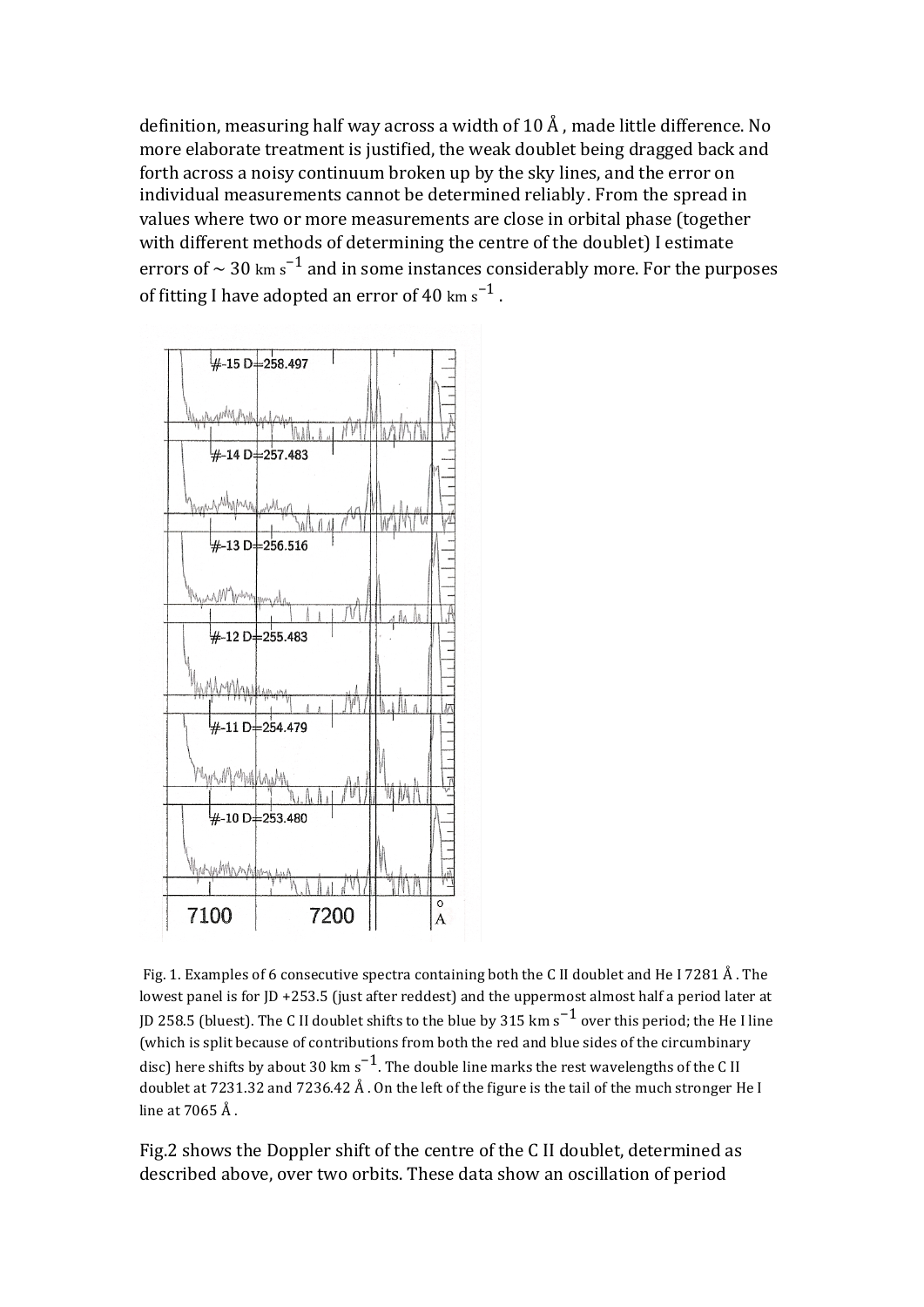approximately 13 days and with maximum and minimum redshifts matching well orbital phases 0.75 (compact object receding) and 0.25 (compact object approaching). The fitted curve is a sinusoidal oscillation of period 13.08 days.



Fig. 2. The redshift of the C II emission doublet is displayed as a function of time over two orbits. Orbital phase zero, when the companion eclipses the compact object, occurs very close to  $D +$  $255$  and  $+ 268$ . The curve is the best fit to a sinusoidal oscillation of period 13.08 days and has an amplitude of 173  $km s<sup>-1</sup>$ .

The orbital velocity, the mean and the phase were variables in the fit. The fitted amplitude is  $173 \pm 13 \text{ km s}^{-1}$  and the mean red shift  $141 \text{ km s}^{-1}$ , with a statistical uncertainty of ~ 9 km s<sup>-1</sup>. According to the ephemeris of Goranskii et al (1998) orbital phase 0, corresponding to maximum eclipse by the companion, occurs at  $JD + 254.90$  and  $+ 267.98$ . The fitted curve shown in Fig.2 is shifted later by 0.53  $\pm$  0.15 days. [If the Goranskii phase is used as a constraint, the amplitude becomes  $167 \pm 16$  km s<sup>-1</sup>.]

He I emission lines are formed in wind from the accretion disk and more particularly in the circumbinary disk. The intensities of the red and blue rims of the latter oscillate with orbital phase (Blundell, Bowler & Schmidtobreick 2008) and hence the shape leans alternately to the red or the blue - this can be clearly seen for the He I lines at 6678 Å and 7065 Å in Fig.1 of Schmidtobreick & Blundell (2006). The result is that the contribution from the circumbinary disc shows some oscillation which is not due to Doppler shift. Indeed, when the He I 7281 Å line is measured in the same way as the C II doublet an oscillation with an amplitude of about 30 km s<sup>-1</sup> is found, about a mean red shift of  $\sim 110 \text{ km s}^{-1}$ .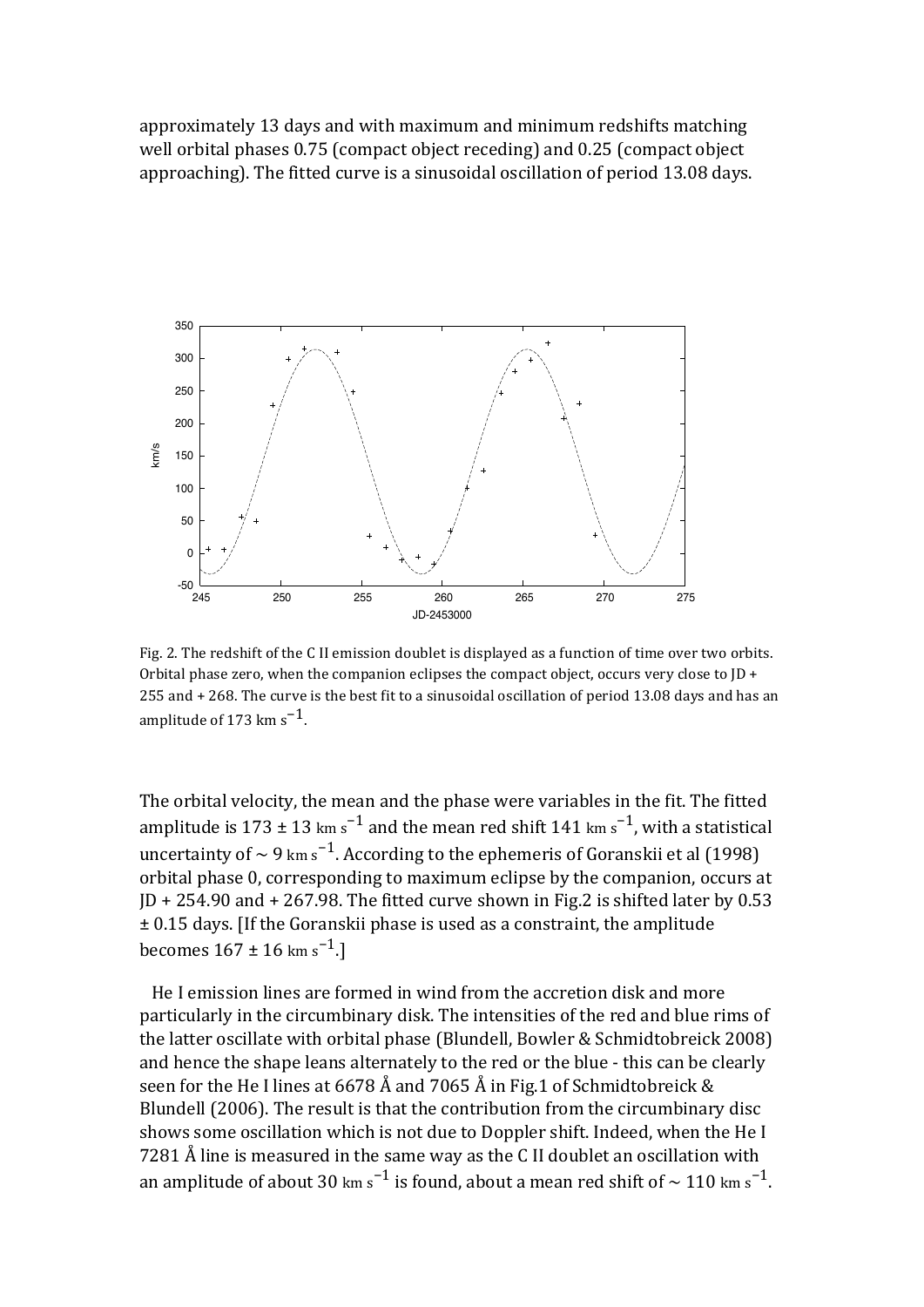Being formed in the more remote regions of the SS 433 system, He I emission lines are not eclipsed. C II emission is eclipsed by the donor companion at orbital phase zero. 



Fig. 3. The ratio of the height of C II emission to the height of the continuum is shown by x and the ratio of He I 7281 Å to the continuum by  $+$ . The latter has doubled on JD +255.5 and 268.5 when the continuum is eclipsed by the companion. The figure shows that the source of C II emission is eclipsed to the same extent as the continuum source and hence that C II emission is formed in the photosphere of the accretion disk.

Fig.3 shows that the source of C II emission is eclipsed to the same extent as the source of the continuum. These data do not have absolute photometry and so I employed He I emission (primarily at  $7281 \text{ Å}$ ) to normalise. For the C II doublet, the mean height of the two components above the local continuum was divided by the height of the continuum. For comparison, the height of the He I 7281  $\AA$ line above its local continuum was divided by the continuum height and these two ratios are plotted as a function of time in Fig.3. The ratio of He I to continuum increased by approximately a factor of two during eclipse at ID  $2453000 + 255.5$  and  $+ 268.5$  because the continuum source is eclipsed and the He I source is not. The ratio of C II to the continuum does not change. Thus the C II source matches closely the distribution in space of the continuum source and is eclipsed by the companion to much the same extent.

## **C** II Conclusions

The C II doublet is emitted from a source with fairly small velocity dispersion; the full width at half height (insofar as it can be estimated) is  $\sim 10 \text{ Å}$  , close to the separation of the two components plus the FWHM resolution of 2.2  $\AA$ . The source shows Doppler shifts with phase characteristic of motion with the compact object and above all the source is eclipsed by the companion like the source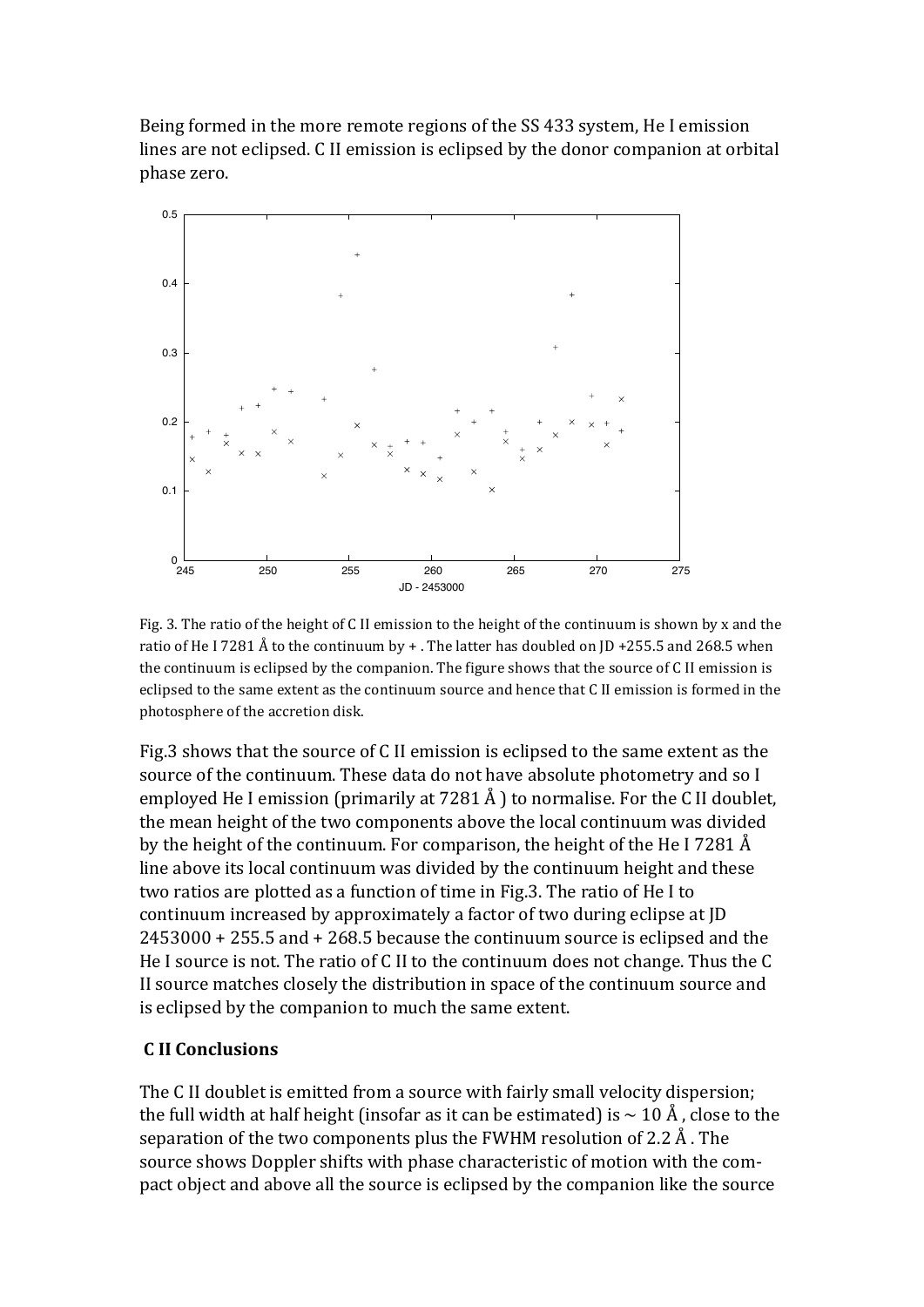of the continuum radiation. The source of C II must be in the photosphere of the accretion disk of SS 433 and consequently the Doppler amplitude should yield a true measure of the orbital velocity of the compact object about the binary centre of mass. After correction for orbital inclination, that orbital velocity is 176  $km s^{-1}$  with a notional accuracy of 13 km s<sup>-1</sup>. This is in excellent agreement with the He II data and the orbital velocity of the compact object about the centre of mass of the binary can be taken as well established.

The same cannot be said for the recessional velocity of the SS 433 system as a whole. The data from He II have a mean redshift of approximately zero;  $27 \pm 13$ km s<sup>-1</sup> from Crampton & Hutchings (1981) and -22  $\pm$  14 km s<sup>-1</sup> from Fabrika & Bychkova (1990). The C II emission line would seem a good candidate for determining the true systemic velocity, but Gies et al (2002) report  $200 \pm 20$  km  $\rm s^{-1}$ , to be compared with the La Silla result of 141 ± 9  $\rm km~s^{-1}$ . C II results are also higher than implied by the properties of the circumbinary disc. The He I line at 7281 Å has a mean redshift of  $\sim 110 \text{ km s}^{-1}$  and this is likely to be skewed high because the red edge of the circumbinary disc is usually brighter than the blue (Schmidtobreick & Blundell 2006). In Balmer H $\alpha$  the mean redshift of the circumbinary disc is  $\sim$  70 km s<sup>-1</sup> (Blundell, Bowler & Schmidtobreick 2008) and again this may be to the red of the true systemic velocity. The mean redshift of the C II doublet seems curiously large.

### **A note on Si II emission lines**

A figure in Picchi, Shore et al (2020) displays a spectrum in the region of the Si II line at  $6347.1\text{ Å}$ . Their primary interest was an absorption trough (apparently consistent with the companion), but the emission line is stronger. I wondered if this was also from the region of the compact object and therefore attempted an analysis similar to that on C II. The La Silla Si II emission lines are weaker than C II and it was not possible to obtain a result of much accuracy. This emission line has the phase of the compact object and the orbital velocity is  $\sim 175 \text{ km s}^{-1}$  but I estimate the uncertainty as  $\sim 40$  km s<sup>-1</sup>. This is not much use, but it raises the question of whether XSHOOTER data could do better with the two emission doublets, C II and Si II.

**Acknowledgement.** The data used in this note, in the form exemplified by Fig.1, are from the remarkable Blundell/Schmidtobreick set. They were made available to me about 15 years ago. Figs.  $2 \& 3$  of this note illustrate once more the power of this sequence of daily spectra.

#### **References**

Blundell, K. M., Bowler, M. G., Schmidtobreick, L. 2008, ApJ, 678, L47

Blundell, K. M., Bowler, M. G., Schmidtobreick, L. 2007, A&A, 474, 903

Cherepashchuk, A. M., et al. 2005, A&A, 437, 561